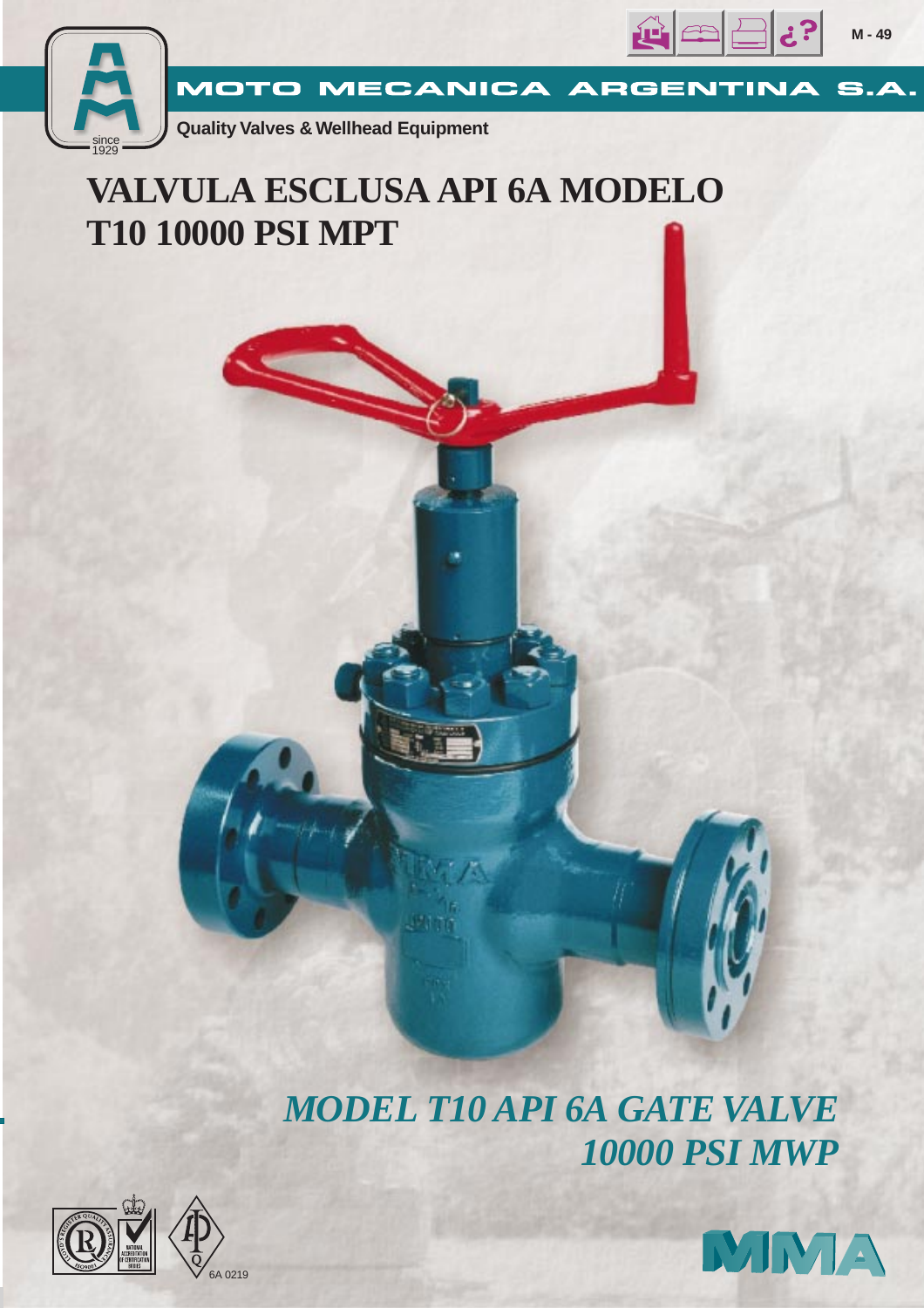



# Válvula esclusa API 6A modelo T10 *Model T10 API 6A Gate Valve*

as válvulas esclusa API 6A modelo T10 han sido<br>desarrolladas para cubrir una amplia gama de<br>aplicaciones como válvulas de bloqueo para servicio de<br>petroleo y gas hasta 10000 PSI de presión de trabajo. Se desarrolladas para cubrir una amplia gama de aplicaciones como válvulas de bloqueo para servicio de petroleo y gas hasta 10000 PSI de presión de trabajo. Se fabrican en extremos bridados desde  $1^{13}/16$  a  $4^{1}/16$ , cubriendo los requisitos de materiales según API 6A clase AA hasta FF y en niveles de fabricación PSL2 a 4.

Su diseño simple y robusto les permite brindar un servicio duradero y confiable con mínimo mantenimiento.

# **Características.**

## *Sello Metal-Metal:*

Sello metal-metal entre esclusa y asiento y entre asiento y cuerpo.

## *Sello Bidireccional:*

La esclusa y los asientos sellan en ambas direcciones. La esclusa y los asientos pueden darse vuelta para aumentar la vida útil de la válvula.

# *Contrasiento:*

El vástago esta diseñado para hacer contrasiento metal-metal en el sombrero, lo que permite cambiar la empaquetadura del vástago con la válvula en servicio.

*Empaquetadura del vástago:* Empaquetadura del vástago no elastomérica no es afectada por H2S, CO<sub>2</sub>, aminas ni otras substancias químicas comúnmente encontradas en los pozos de petroleo o gas. Su diseño favorece el bajo torque de operación ante cualquier condición de servicio.

#### *Fácil operación:*

La válvula abre y cierra sin necesidad de un excesivo torque. Luego de la cantidad de vueltas necesarias para cerrar ,el volante debe ser girado ¼ de vuelta hacia atrás. La válvula está entonces totalmente cerrada.

C479

#### *Cuerpo sin penetraciones:*

El cuerpo de la válvula carece de penetraciones. Por seguridad el engrasador se ubica en el sombrero, aguas abajo del contrasiento.

#### *Espina de corte:*

El vástago esta protegido contra la aplicación de excesivo torque por una espina fusible. La espina puede ser reemplazada fácilmente sin necesidad de desarmar el bonete.

# *Asientos reemplazables:*

Los asientos flotantes pueden ser reemplazados fácilmente en el campo.

#### *Válvulas con actuador:*

Las válvulas esclusa API 6A modelo T10 pueden ser convertidas en válvulas de seguridad con la adición de actuadores neumáticos o hidráulicos.

Model T10 API 6A gate valves are shutoff valves<br>developed to meet a wide range of applications<br>working pressure developed to meet a wide range of applications in oil and gas service up to 10000 PSI maximum working pressure.

MMA T10 gate valves are available with flanged ends from  $1<sup>13</sup>/16$  up to  $4<sup>1</sup>/16$  in API 6A materials class AA through FF and in product specification levels (PSL) 2 through 4. Simple and robust features provides a longlife and reliability service with low maintenance.

## **Features.**

#### *Metal to Metal seal:*

Sealing at gate-to-seat and seat-to-body is metal to metal.

## *Bidirectional sealing:*

The gate and seats seal in both directions. The gate and seats can be reversed for increased service life.

#### *Backseating:*

The stem shoulder can be backseated against the bonnet to seal off the stuffing box.

This allows the stem packing to be replaced while the valve is under pressure.

## *Stempacking:*

The non elastomeric steam packing is unaffected by H<sub>2</sub>S, CO<sub>2</sub>, amines and other chemicals encountered in the oilfield. The packing design provides low operation torque under any service condition.

# *Easy operation:*

The valve opens and closes without excessive force. After the required number of closure turns, the handwheel should be backed one-quarter turn. The valve is then fully closed and sealed.

## *No body penetrations:*

Body without penetrations. Grease injection fitting is located on the bonnet, on the dowstreamside of the backseat for safety.

#### *Steamshear pin:*

The stem is protected against accidental twist-off by the stem shear pin. The pin can be quickly replaced without disassembling the valve bonnet.

### *Field replaceable seats:*

Floating seats are easily field replaceable.

## *Valves with actuators:*

Model T10 API 6A gate valves can be converted to automatic safely valves with the adition of pneumatic or hydraulic actuators.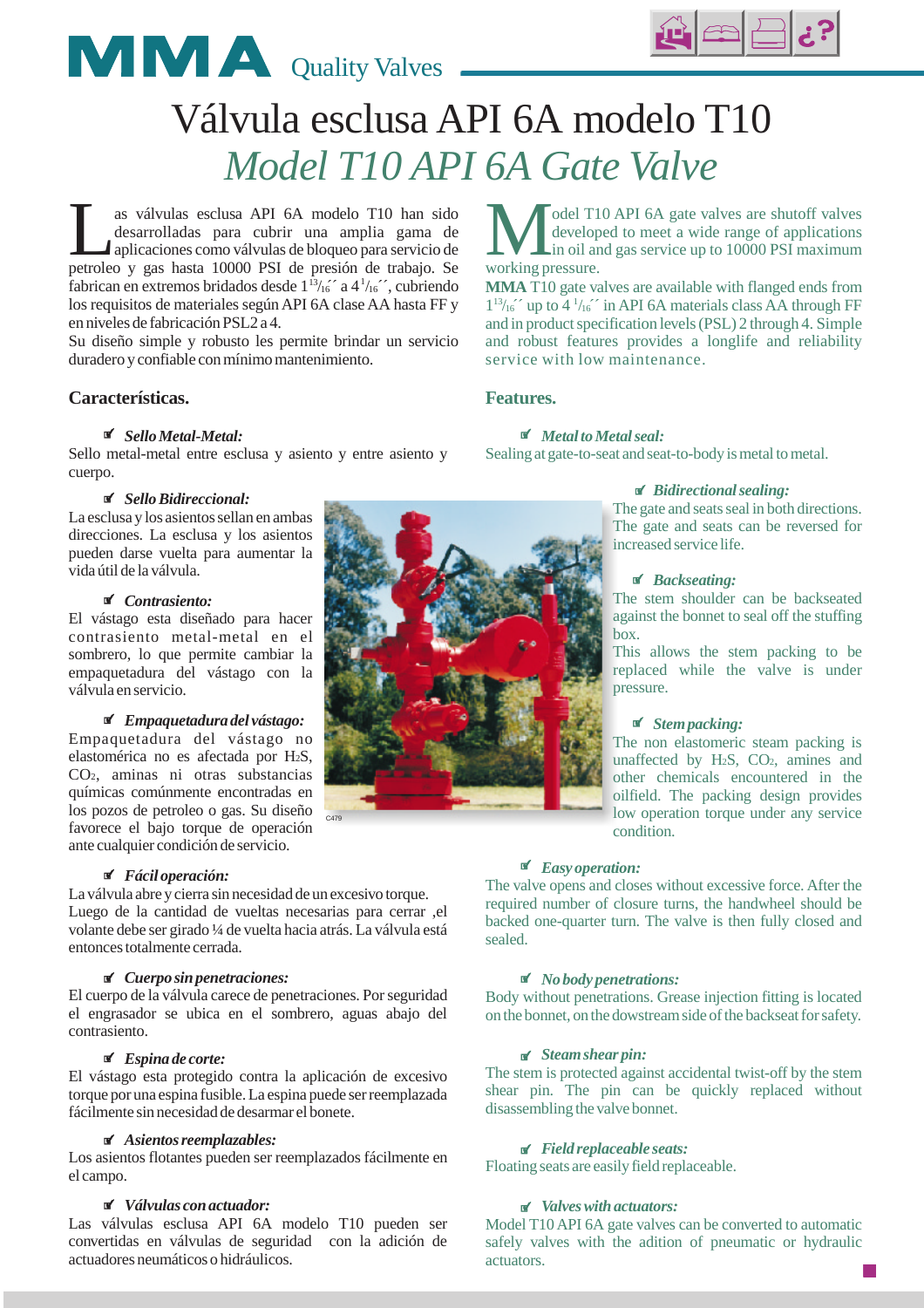

# Cuadro de Materiales para Válvula Esclusa MMA modelo T10 Standard Materials for MMA model T10 Gate Valve

| Clasificación de materiales API 6A<br><b>API 6A Materials</b><br>Classification                                                                            | Montaje<br>Trim | Cuerpo y<br>Sombrero<br>Body and<br><b>Bonnet</b> | Esclusa y<br>Asientos<br>Gate and Seat | Vástago y<br>Tuerca<br>Stem and Nut            | Sellos del<br>Vástago<br><b>Stem Packing</b> | Guías<br><b>Guides</b>               | Sello Cuerpo y<br>Sombrero<br>Body - Bonnet<br>Seal |
|------------------------------------------------------------------------------------------------------------------------------------------------------------|-----------------|---------------------------------------------------|----------------------------------------|------------------------------------------------|----------------------------------------------|--------------------------------------|-----------------------------------------------------|
| BB- Servicio Gral, con leve corrosión CO <sub>2</sub><br><b>BB- General Service Oil &amp; Gas</b>                                                          | T <sub>22</sub> | API 60K<br><b>Alloy Steel</b>                     | AISI 410<br>Nitrohardened<br>LDM       | 17-4PH<br><b>Stainless Steel</b><br><b>LDM</b> | <b>PTFE</b><br>Spring<br>Energized           | 300 Series<br><b>Stainless Steel</b> | 300 Series<br><b>Stainless Steel</b>                |
| EE- Petróleo y Gas con H2S NACE MR-0175<br>EE- Sour Gas & Oil H2S<br>Meets NACE MR-0175                                                                    | T <sub>24</sub> | API 60K<br><b>Alloy Steel</b>                     | AISI 410<br>Hardfacing                 | 17-4PH<br><b>Stainless Steel</b><br><b>LDM</b> | <b>PTFE</b><br>Spring<br>Energized           | 300 Series<br>Stainless Steel        | 300 Series<br><b>Stainless Steel</b>                |
| FF- Gas ácido y Petróleo<br>H <sub>2</sub> S y CO <sub>2</sub> NACE MR-0175<br>FF- Sour Gas & Oil H <sub>2</sub> S + CO <sub>2</sub><br>Meets NACE MR-0175 | T <sub>26</sub> | CA-15<br><b>Stainless Steel</b>                   | AISI 410<br>Hardfacing                 | 17-4PH<br><b>Stainless Steel</b><br><b>LDM</b> | <b>PTFE</b><br>Spring<br>Energized           | 300 Series<br><b>Stainless Steel</b> | 300 Series<br><b>Stainless Steel</b>                |

Notas: 1. LDM es un tratamiento especial de MMA para lubricación en seco con laca a base de disulfuro de molibdeno. 2. Especificaciones sujetas a cambios sin previo aviso.

Notes: 1. LDM is MMA´s special molybdenum disulfide coating. 2. Specifications subject to change without notice.